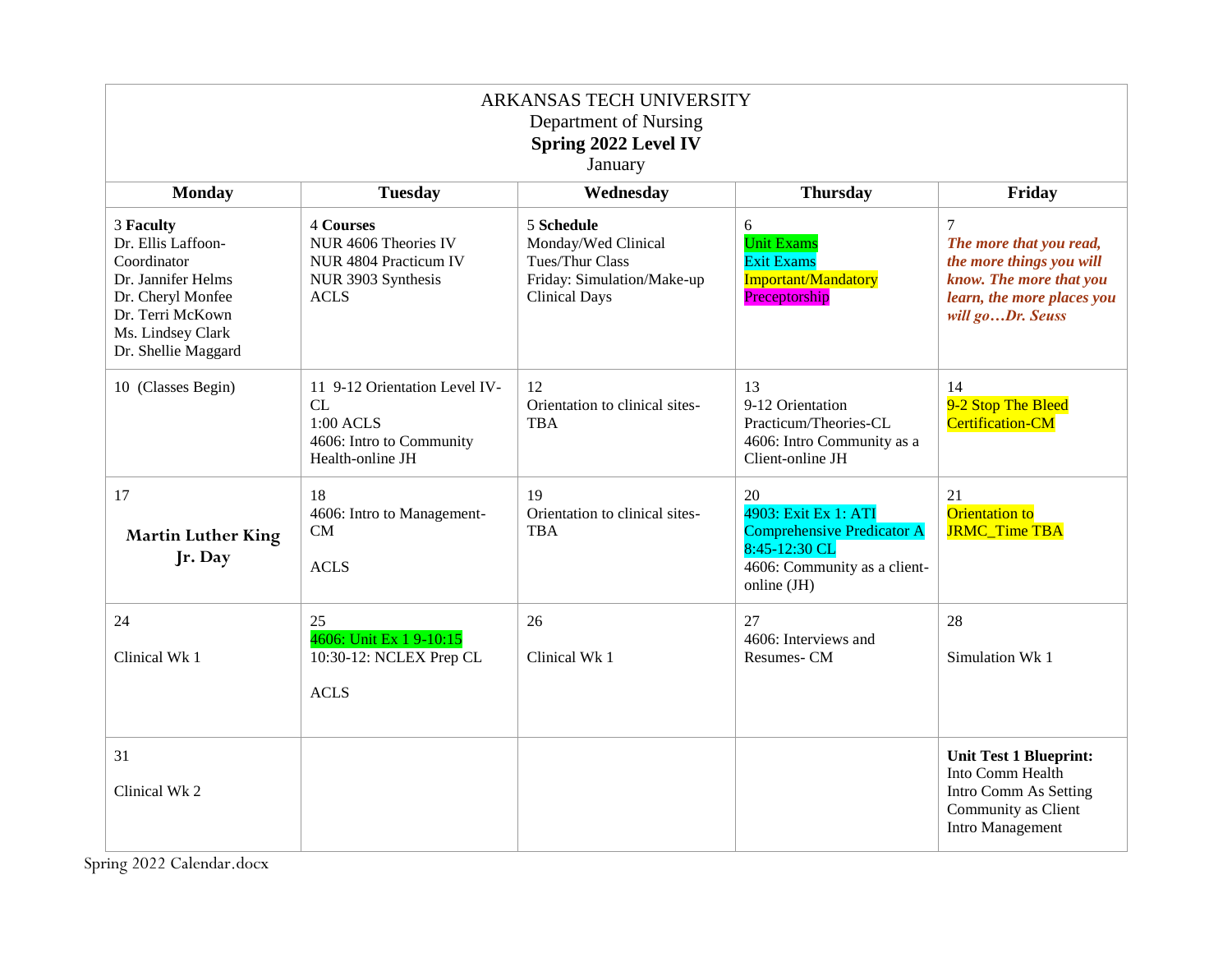| ARKANSAS TECH UNIVERSITY<br>Department of Nursing<br>Spring 2022<br>February |                                                                                               |                                                                                                                                           |                                                                                                    |                                                                                                          |
|------------------------------------------------------------------------------|-----------------------------------------------------------------------------------------------|-------------------------------------------------------------------------------------------------------------------------------------------|----------------------------------------------------------------------------------------------------|----------------------------------------------------------------------------------------------------------|
| <b>Monday</b>                                                                | <b>Tuesday</b>                                                                                | Wednesday                                                                                                                                 | <b>Thursday</b>                                                                                    | Friday                                                                                                   |
|                                                                              | 1<br>4606: Planning CL<br><b>ACLS</b>                                                         | $\overline{2}$<br>Clinical Wk 2                                                                                                           | 3<br>4606: Organizing CL<br><b>Stop the Bleed Teaching</b><br>Practice-TBA (CM)                    | $\overline{4}$<br>Simulation Wk 2                                                                        |
| $\boldsymbol{7}$<br>Clinical Wk 3                                            | $\,8\,$<br>4606: Exit Ex 2: HESI<br>8:30-12:30<br><b>ACLS</b><br>4606: Epidemiology-online JH | $\overline{9}$<br>Clinical Wk 3                                                                                                           | 10<br>4606: Directing CL (not on<br>test 2)<br><b>Stop the Bleed Teaching</b><br>Practice-TBA (CM) | 11<br>Simulation Wk 3                                                                                    |
| 14<br>Clinical Wk 4 *new groups                                              | 15<br>4606: Unit Test 2 (CL)<br>Professionalism CL-online, quiz<br>only.<br><b>ACLS</b>       | 16<br>Clinical Wk 4                                                                                                                       | 17<br>4606: Evaluating (CM)<br><b>Nursing Recruitment Fair-</b><br><b>Location and Time-TBA</b>    | 18<br>Simulation Wk 4                                                                                    |
| 21<br>Clinical Wk 5                                                          | $22\,$<br>4606: Mandatory Reporter SD                                                         | 23<br>Clinical Wk 5                                                                                                                       | 24<br>4606: ASBN Disciplinary<br>Action/Licensing CL                                               | 25<br>Simulation Wk 5                                                                                    |
| 28<br>Clinical Wk 6                                                          |                                                                                               | You have brains in your head,<br>you have feet in your shoes.<br>You can steer yourself in any<br>direction you chooseDr.<br><b>Seuss</b> |                                                                                                    | <b>Unit Test 2 Blueprint:</b><br><b>Interviews and Resumes</b><br>Planning<br>Organizing<br>Epidemiology |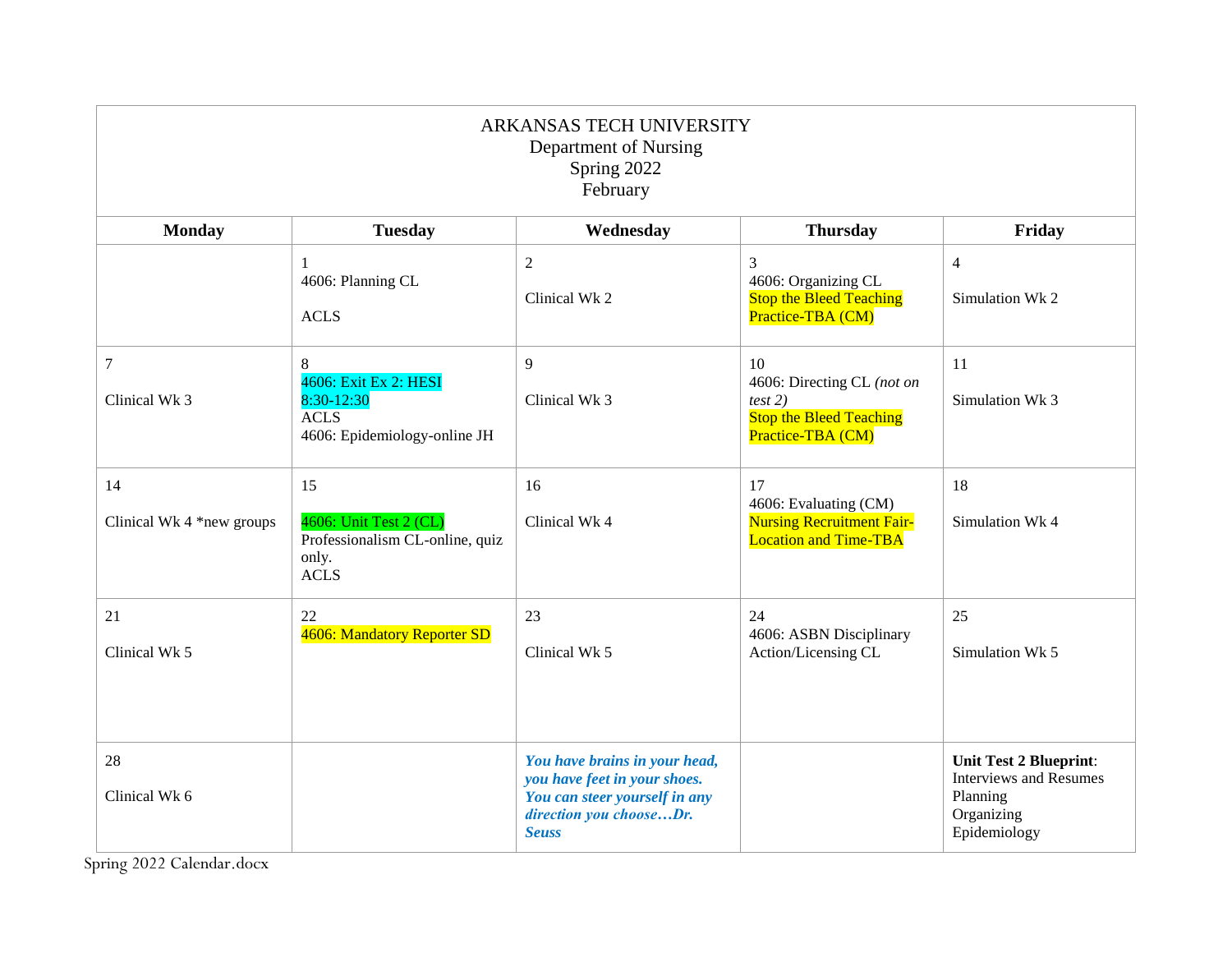|                                                                                                                                            |                                                                         | ARKANSAS TECH UNIVERSITY<br>Department of Nursing<br>Spring 2022<br>March |                                                                                 |                                                                                                        |
|--------------------------------------------------------------------------------------------------------------------------------------------|-------------------------------------------------------------------------|---------------------------------------------------------------------------|---------------------------------------------------------------------------------|--------------------------------------------------------------------------------------------------------|
| <b>Monday</b>                                                                                                                              | <b>Tuesday</b>                                                          | Wednesday                                                                 | <b>Thursday</b>                                                                 | Friday                                                                                                 |
| You are braver than you<br>believe, stronger than you<br>seem, smarter than you think,<br>and loved more than you'll ever<br>knowDr. Seuss | 4606: Unit Ex 3<br>10:30-12 Prep for<br>Preceptorship-CL<br><b>ACLS</b> | $\mathfrak{2}$<br>Clinical Wk 6                                           | 3<br>4606 Exit Ex 3 ATI-CL<br>8:45-12:30<br>4606: Communicable Dz-<br>online JH | $\overline{4}$<br>Simulation Wk 6<br>$5th$ Day 1<br>preceptorship Group A                              |
| 7<br>Clinical Make-up Day                                                                                                                  | 8<br>4606: US Healthcare-online<br>CL                                   | 9<br>Clinical Make-up Day                                                 | 10<br>4606: Disaster Management-<br>online CL                                   | 11<br>**Simulation Make-up Day                                                                         |
| 14 ( $1st$ day of $10th$ week)                                                                                                             | 15<br>4606: Rehab/Disability; Env<br>Safety-online, quiz only-CL        | 16                                                                        | 17<br>4606: Vulnerable<br>Populations-online CL                                 | 18<br>**Simulation<br>Make-up Day<br>$19th$ End of<br><b>Preceptorship Group A</b>                     |
| 21                                                                                                                                         | -SPRING BREAK--------------------                                       |                                                                           |                                                                                 | 25                                                                                                     |
| 20 <sup>th t</sup> : Start of<br>Preceptorship group B                                                                                     |                                                                         |                                                                           |                                                                                 |                                                                                                        |
| 28                                                                                                                                         | 29<br>4606: Family as a client-<br>online CL                            | 30                                                                        | 31<br>4606: Legal/Ethical Issues:<br>online modules- JH                         | <b>Unit Test 3 Blueprint:</b><br>Directing<br>Evaluating<br><b>Mandatory Reporting</b><br><b>ARSBN</b> |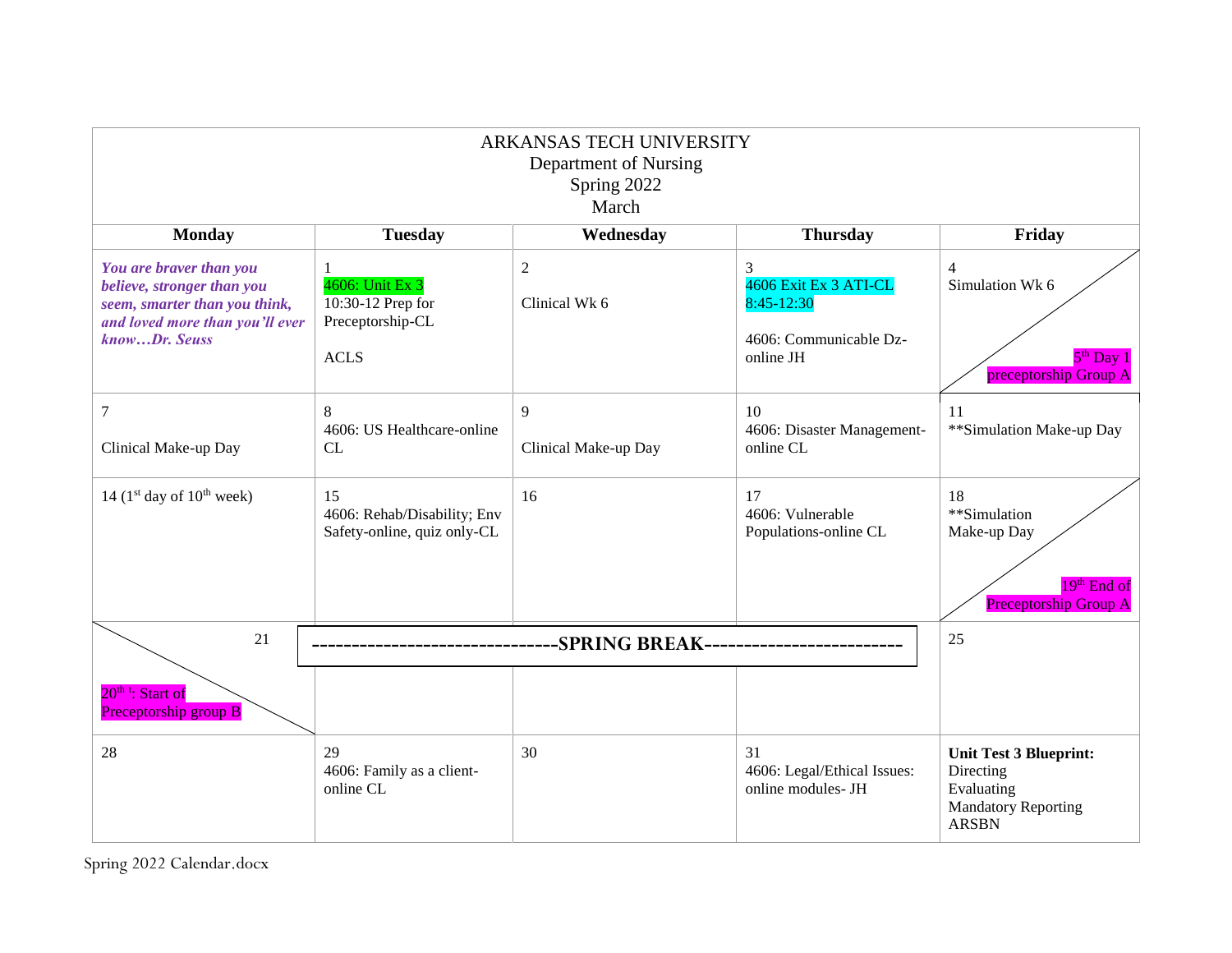| ARKANSAS TECH UNIVERSITY<br>Department of Nursing<br>Spring 2022<br>April |                                                                                                                    |                                                                  |                                                                     |                                        |
|---------------------------------------------------------------------------|--------------------------------------------------------------------------------------------------------------------|------------------------------------------------------------------|---------------------------------------------------------------------|----------------------------------------|
| <b>Monday</b>                                                             | <b>Tuesday</b>                                                                                                     | Wednesday                                                        | <b>Thursday</b>                                                     | Friday                                 |
|                                                                           | Today you are you, that is truer<br>than true. There is no one alive<br>that is youer than you!Dr.<br><b>Seuss</b> |                                                                  |                                                                     | 1                                      |
| $\overline{4}$                                                            | 5<br><b>End of Preceptorship Group B</b><br>4606: Legal/Ethical Issues:<br>online modules- JH                      | 6<br><b>Start of Preceptorship Group C</b>                       | $\overline{7}$<br>4606: Legal/Ethical Issues:<br>online modules- JH | 8                                      |
| 11                                                                        | 12<br>4606: Legal/Ethical Issues:<br>online modules- JH                                                            | 13                                                               | 14<br>4606: Culturally Competent<br>Care online modules-Cl          | 15                                     |
| 18                                                                        | 19<br>4606: Culturally Competent<br>Care online modules-CL                                                         | 20<br><b>End of Preceptorship Group C</b>                        | 21<br>Preceptorship Make-up Day                                     | $22 - 24$<br>Preceptorship Make-up Day |
| 25                                                                        | 26<br><b>Unit Test 4: 9-10:15</b><br>ATI Final Exam: 10:30-1                                                       | 27<br><b>READING</b><br><b>DAY</b><br><b>ATI Live Review 9-4</b> | 28<br><b>ATI Live Review 9-4</b>                                    | 29<br><b>ATI Live Review 9-4</b>       |